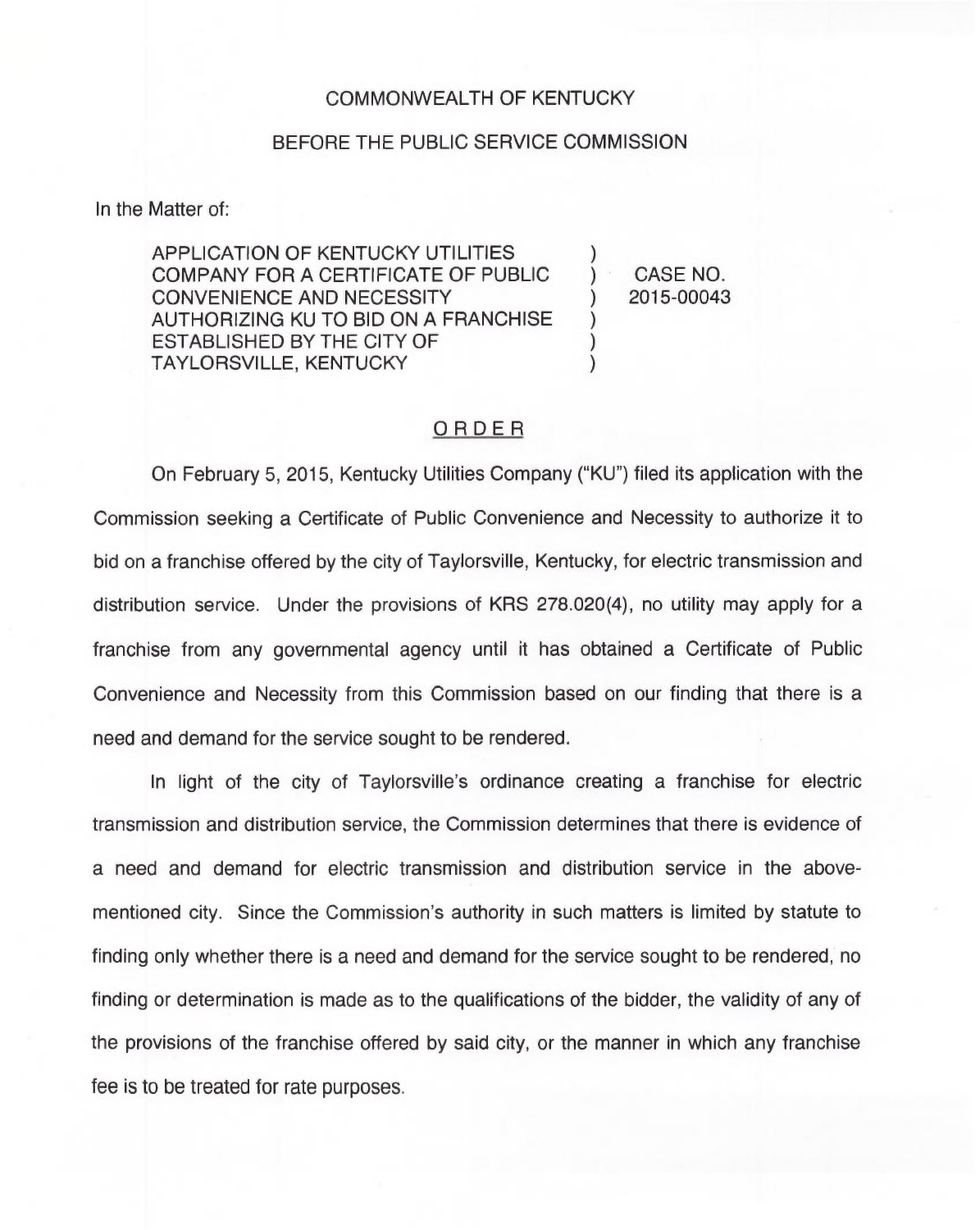IT IS THEREFORE ORDERED that:

 $\mathbf{1}$ . KU is granted a Certificate of Public Convenience and Necessity that authorizes it to bid on a franchise offered by the city of Taylorsville, Kentucky, for electric transmission and distribution service.

2. If KU is not the successful bidder, KU shall, within ten days of the award of the franchise at issue, file with the Commission a written notice stating that KU was not the successful bidder.

3. If KU is the successful bidder, KU shall, within ten days of the award of the franchise at issue, file with the Commission a copy of the executed franchise agreement and a statement disclosing the amount of the initial franchise fee.

4. If KU is the successful bidder, KU shall, within ten days of an increase or decrease in the amount of the initial franchise fee set forth in the franchise agreement, file with the Commission documentation setting forth the revised fee.

5. Any documents filed pursuant to ordering paragraphs 2, 3, or 4 of this Order shall reference the number of this case and shall be electronically submitted via the Commission's electronic Tariff Filing System.

6. This Order shall not be construed as granting a Certificate of Public Convenience and Necessity to construct utility facilities in said city.

By the Commission

ATTES<sub>1</sub> Executive Director

ENTERED FEB 09 <sup>2015</sup> KENTUCKY PUBLIC COMMISSION.

Case No. 2015-00043